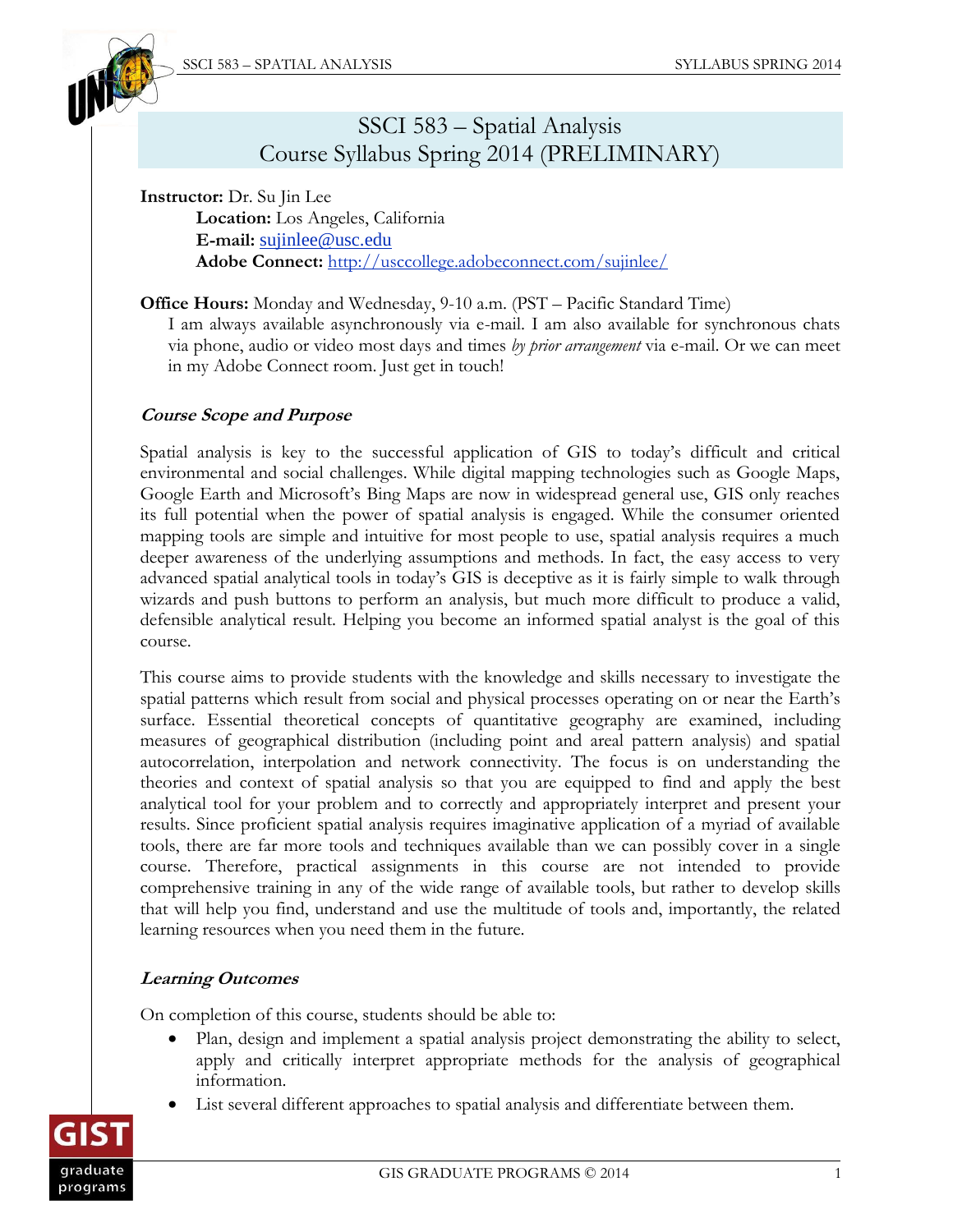

- Outline the geographic concepts of distance, adjacency, interaction and neighborhood and discuss how these are fundamental in performing spatial analysis.
- Explain how point patterns, including clustering, can be identified and understood as realizations of spatial processes.
- Discuss how linear feature concepts of length, direction and connection are represented and analyzed in networks.
- Apply appropriate spatial references (datum and projection) to spatial data before undertaking analysis.
- Outline the central role that spatial autocorrelation plays in spatial analysis and explain how it helps and hinders the use of current tools.
- Demonstrate how different concepts about nearness and neighborhoods result in a variety of interpolation methods that produce different results.
- Outline various ways that overlay is implemented in GIS.
- List several emerging geographical analysis techniques using temporal and 3D analysis.

#### **Textbook and other readings**

The required textbooks for this course are:

O'Sullivan, D, and DJ Unwin, 2010. *Geographic Information Analysis*, 2<sup>nd</sup> Edition. John Wiley & Sons. *While you may purchase this book if you wish to own a bound copy, it is now available on-line through the USC library. Sign on to the USC library and search for this title.* 

Mitchel, Andy. *The Esri Guide to GIS Analysis* (three volumes), Esri Press. 1999. Volume 1: Geographic Patterns and Relationships 2005. Volume 2: Spatial Measurements and Statistics 2012. Volume 3: Modeling Suitability, Movement, and Interaction

Since the O'Sullivan and Unwin text is available free on-line, you are asked also to purchase an additional three Esri publications about spatial analysis. The more practical Miller books are useful in association with the theoretical text as a means of bringing theory into a working context. Used copies of these books are widely available on-line, so there's no need to pay the full retail price.

Additional readings will be assigned from many sources, including:

de Smith, MJ, MF Goodchild and PA Longley, 2006-2011. *Geospatial Analysis: A Comprehensive Guide to Principles, Techniques and Software Tools*, 3<sup>rd</sup> Edition. Available in both print and a (free!) web version at [www.spatialanalysisonline.com](http://www.spatialanalysisonline.com/).

Kemp, K.K., ed. 2008. *Encyclopedia of Geographic Information Science,* Sage Publications. Available online from USC library.

#### **Course Structure**

The main theoretical concepts are provided through a directed reading of the text *Geographic Information Analysis*. The course reader will emerge as a collection of reading notes that provide the basis for an informed review of most chapters. Additional readings will be assigned to expand on the text contents when needed. The course will generally unfold on a biweekly basis.

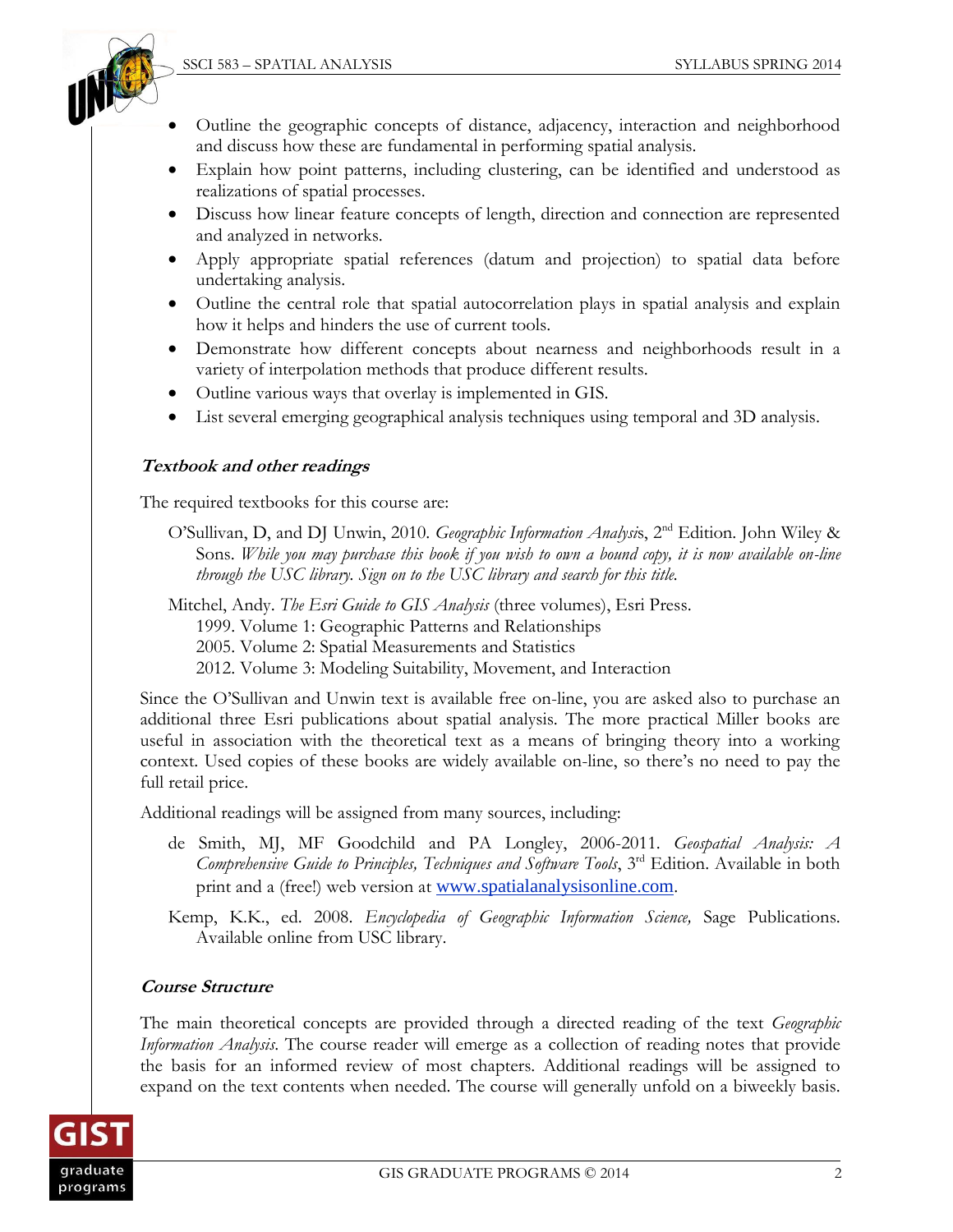

When possible, assignments will be given in advance, but usually they will be posted on or before Mondays.

Practical exercises utilize published tutorial materials using ArcGIS and a final project allows students to demonstrate their ability to apply spatial analytical tools in an appropriate, informed manner.

### **Assessment**

Assessment is by coursework. There will be three kinds of assessments which unless otherwise noted are due by 11:59pm Pacific Time on MONDAYS. Grade penalties apply for late assignments. Your attention to on-time assignment submission is essential if I am to meet my goal to return comments on your submitted assignments before the next one is due. Sometimes this is impossible, so I will post a notice on anticipated delays if needed.

- *Readings Homework 7 making up 30% of course grade.* These will focus on the text and other readings assigned in the course with one due approximately every other week. Their objective is to help you evaluate and integrate the information you have acquired from the course readings. Some of these will involve discussions and collaborative work, some will be individual efforts, one early in the term will involve a one-on-one presentation to the instructor. These are graded on an  $A/B/C$  scale - A is excellent, B is good, C is not acceptable. *Late submissions will be docked one grade. No grade will be given for assignments turned in over one week late.*
- *Tutorials (Credit) 6 making up 25% of course grade.* Due almost every other week, a hands-on tutorial from the Esri tutorial collection will be used to practice the techniques covered in the text. A brief written report will be assigned to demonstrate that you have completed each tutorial. These are graded on a credit/no credit basis, *with no credit given for late submissions.* The following final grade calculation will be used:
	- All assignments completed, on time, with credit  $= A$
	- All assignments but 1 completed, on time, with credit  $=$  B
	- All but 2 completed, on time, with credit  $= C$
	- $\bullet$  More than 2 not completed  $\equiv$  no grade for the hands-on exercises component
- *Tutorial (Graded) – 1 making up 5% of course grade.* One of the hands-on exercises is more substantial, requiring more thought and effort. This one will be graded, like Readings Homework, on the A/B/C scale as described above. *Late submissions will be docked one grade. No grade will be given for assignments turned in over one week late.*
- *Final Project several components making up 40% of course grade.* To integrate learning of all the material covered in the course, for the final project, students will design, undertake and report on an individually chosen spatial analysis project that will be the context of discussion in several of the assignments. In addition to submitting a fully annotated and illustrated project report, students will present a public presentation. The Final Project will have several components including a proposal, background research, data assessment, analysis, report and a public presentation (made on-line via *Adobe Connect*). More details on the project will be provided soon.

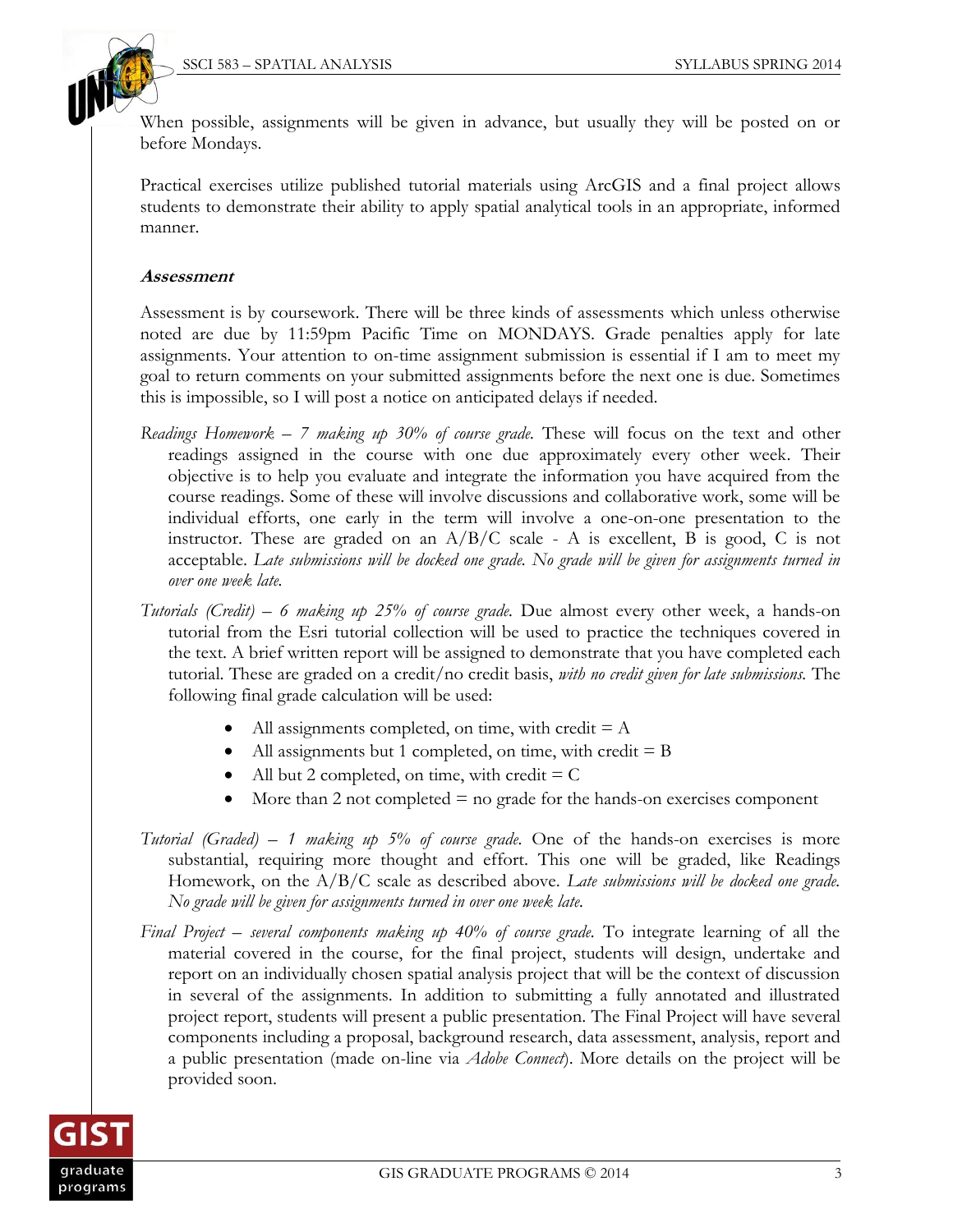

*Bonus points for social networking* – *up to 5% additional.* This semester, we are going to try some social media techniques. For each tutorial, I always create a Discussion Thread on which students can post questions and requests for help. To encourage YOU to help out as soon as you see someone's call for help, I will give bonus points for participation in these Tutorial discussion forums. Within Blackboard discussions, it is possible to set user ratings on, so you will see a 5-start rating option to use for suggestions and hints that you find to be helpful. *Those who create those extra helpful posts will be eligible for bonus points.* I'll remind you to use this rating option as we go along.

*I will also give bonus points for any interesting, informative non-required activity on Discussion Boards, including thought-provoking questions. Bonus points for thought-provoking responses, too! One bonus point for each unique contribution on different topics.*

## **Requirements**

*Technology –* There are several technology requirements:

- ArcGIS is provided on-line via the GIST Server, you do not need to install it on your own computer.
- Every student must have a computer with a fast Internet connection (DSL at a minimum). Since we now serve the key software from the Server, you can use either a Mac or a PC.
- Every student MUST have a functional webcam and audio input (either phone or computer) for use whenever a presentation or face-to-face meeting is scheduled.
- *Communications* This is a distance learning course, so most of our interactions will be asynchronous (not at the same time). All materials to be handed in will be submitted via Blackboard. We will have at least one assigned on-line bulletin board discussion and I will create and monitor BB forums through which we can discuss issues and comments on the course assignments, exercises and project as the need arises.

I will send via email through Blackboard any notices that are time sensitive. Please be sure that you read as soon as possible all email sent from Blackboard or from me. Also double check to be sure that mail sent from both the USC blackboard accounts and my private domain  $(su$ inlee $@$ usc.edu) does not go into your junk mail!

While I am usually on-line all day and will probably respond to emails from students very quickly, I will endeavor to respond to all email within 24 hours of receipt, aiming for no more than 36 hours delay. In the rare case when I expect to be off-line for more than 24 hours, I will post an announcement on the Blackboard site.

*Your responsibility*: It is each student's responsibility to stay informed about what is going on in our course. In addition to email about time-sensitive topics, any important announcements will be posted on the Announcement page in Blackboard. Be sure to check these each time you log onto Blackboard.

*Workload* – This is a four credit, one semester course. Students should expect to spend 10-12 hours per week completing the work in this course.

#### **Students with Disabilities**

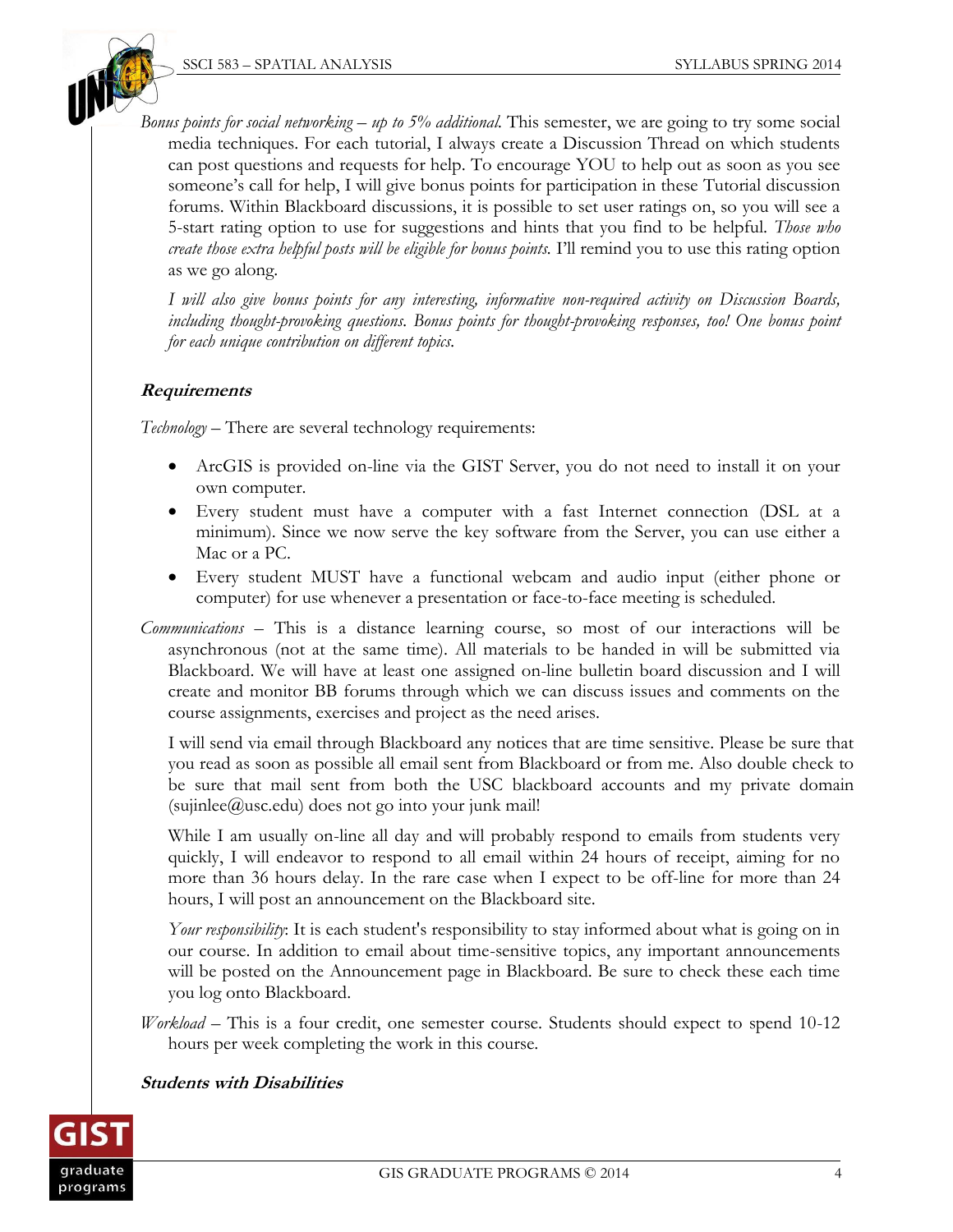Any student requesting academic accommodations based on a disability is required to register with Disability Services and Programs (DSP) each semester. A letter of verification for approved accommodations can be obtained from DSP. Please be sure the letter is delivered to an instructor as early in the semester as possible. DSP is located in STU 301 and is open from 8:30 a.m. to 5:00 p.m., Monday through Friday. The phone number for DSP is (213) 740-0776.

### **Statement on Academic Integrity**

USC seeks to maintain an optimal learning environment. General principles of academic honesty include the concept of respect for the intellectual property of others, the expectation that individual work will be submitted unless otherwise allowed by an instructor, and the obligations both to protect one's own academic work from misuse by others as well as to avoid using another's work as one's own. All students are expected to understand and abide by these principles. Scampus, the Student Guidebook, contains the Student Conduct Code in Section 11.00, while the recommended sanctions are located in Appendix A: [http://web](http://web-app.usc.edu/scampus/wp-content/uploads/2009/08/appendix_a.pdf)[app.usc.edu/scampus/wp-content/uploads/2009/08/appendix\\_a.pdf](http://web-app.usc.edu/scampus/wp-content/uploads/2009/08/appendix_a.pdf) . Students will be referred to the Office of Student Judicial Affairs and Community Standards for further review, should there be any suspicion of academic dishonesty. The Review process can be found at: [http://www.usc.edu/student-affairs/SJACS/.](http://www.usc.edu/student-affairs/SJACS/)

## **Important Administrative Dates\***

- 1/13: Spring semester classes begin.
- 1/20: Martin Luther King's Birthday, university holiday
- 1/31: Last day to register & add classes, change enrollment option to Pass/No Pass or Audit, purchase or waive tuition refund insurance or drop a class without a mark of "W," except for Monday-only classes and receive a 100% refund
- $2/4$ : Last day to drop a class without a grade of "W"
- 2/17: Presidents' Day, university holiday
- 3/17-22: Spring Recess
- $4/11$ : Last day to drop a class with a grade of "W"
- 5/2: Classes End
- 5/7: Final Projects due for this class
- 5/16: Commencement

*\**<http://academics.usc.edu/calendar/2013-2014/>

**Course Schedule (next page)**